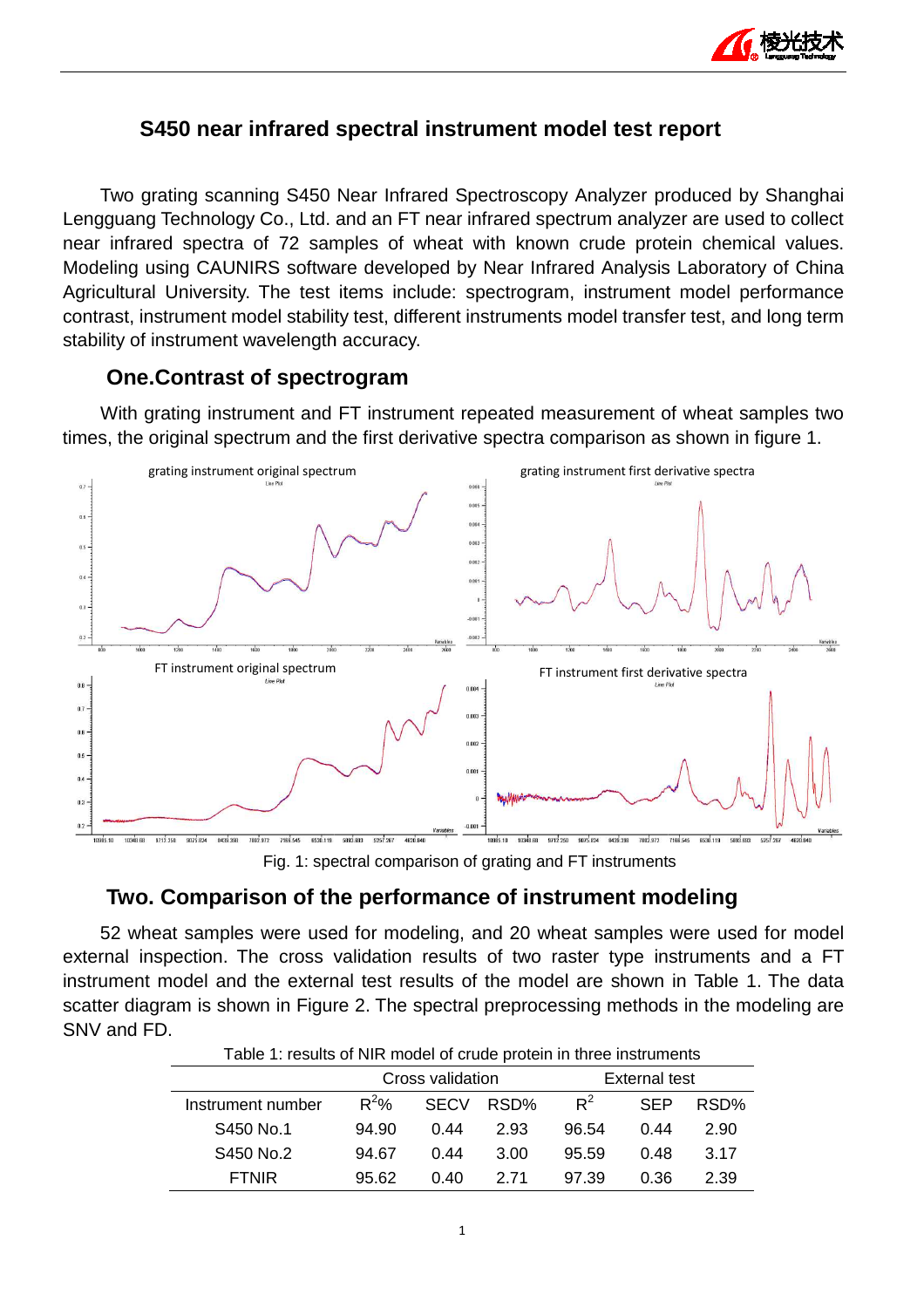



Fig. 2: scatter plot comparison of grating and FT instrument model results

# **Three. Stability test of instrument model**

A wheat sample was selected for 10 repeated spectral scanning tests. The model analysis data were shown in Table 2, and the statistical data are shown in Table 3.

| rable 2. repeated test data for writeat crude protein |       |       |       |       |       |       |       |       |       |         |
|-------------------------------------------------------|-------|-------|-------|-------|-------|-------|-------|-------|-------|---------|
| Serial number                                         |       |       |       |       |       | 6     |       |       |       |         |
| S450 No.1                                             | 18.98 | 18.95 | 19.10 | 19.16 | 19.12 | 1914  | 19.20 | 19.09 | 19.18 | 19.21   |
| S450 No.2                                             | 19.33 | 19.38 | 19.30 | 19.27 | 19.27 | 19.29 | 19.07 | 19.23 | 19.13 | - 19.16 |

| Table 2: repeated test data for wheat crude protein |  |  |  |
|-----------------------------------------------------|--|--|--|
|                                                     |  |  |  |
|                                                     |  |  |  |

| Table 3: instrument model repeatability test |                     |      |      |  |
|----------------------------------------------|---------------------|------|------|--|
| Instrument number                            | Mean value of crude | Std  | RSD% |  |
|                                              | protein             |      |      |  |
| S450 No.1                                    | 19.11               | 0.08 | 0.44 |  |
| S450 No.2                                    | 19.24               | 0.09 | 0.48 |  |
|                                              |                     |      |      |  |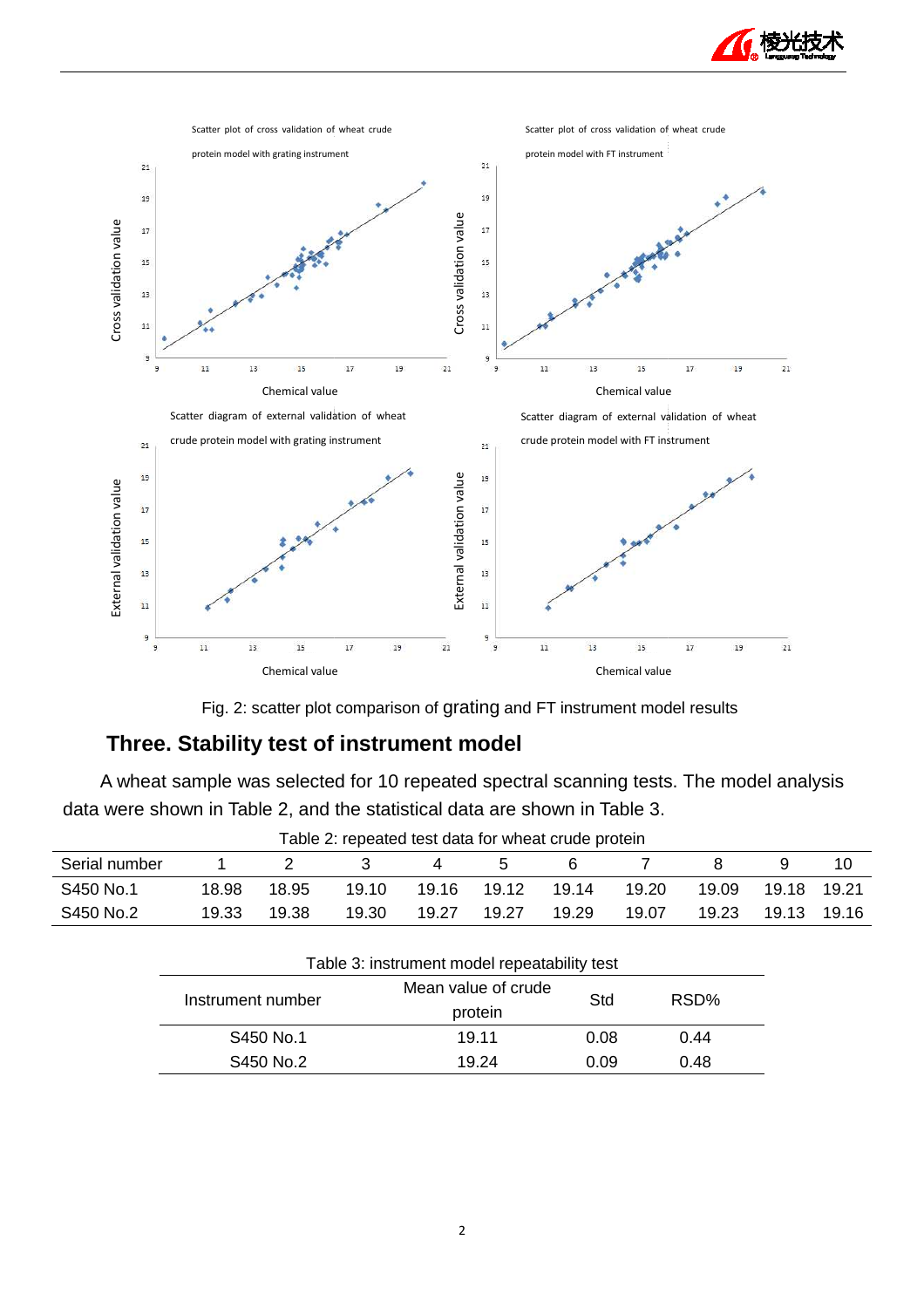

## **Four. Instrument model transfer test**

According to Fig. 3, the model of wheat samples was analyzed by different instruments. The difference comparison data were shown in Table 4, and the scatter plot was shown in Fig. 4.



Figure 4: scatter plot of deviation analysis of different instrument models

#### **Five. Stability of instrument wavelength accuracy**

 The wavelength accuracy of spectrometers is easily influenced by ambient temperature. S450 built in polystyrene wavelength standard film ensures the long-term stability of the instrument wavelength accuracy. Using near infrared wavelength standard material (GBW (E) 130551), the accuracy of the wavelength of the test instrument is repeated. Get thousands of spectra in 3 months. The test environment temperature is from 16°C to 34 °C, and the accuracy of wavelength is ±0.2nm.